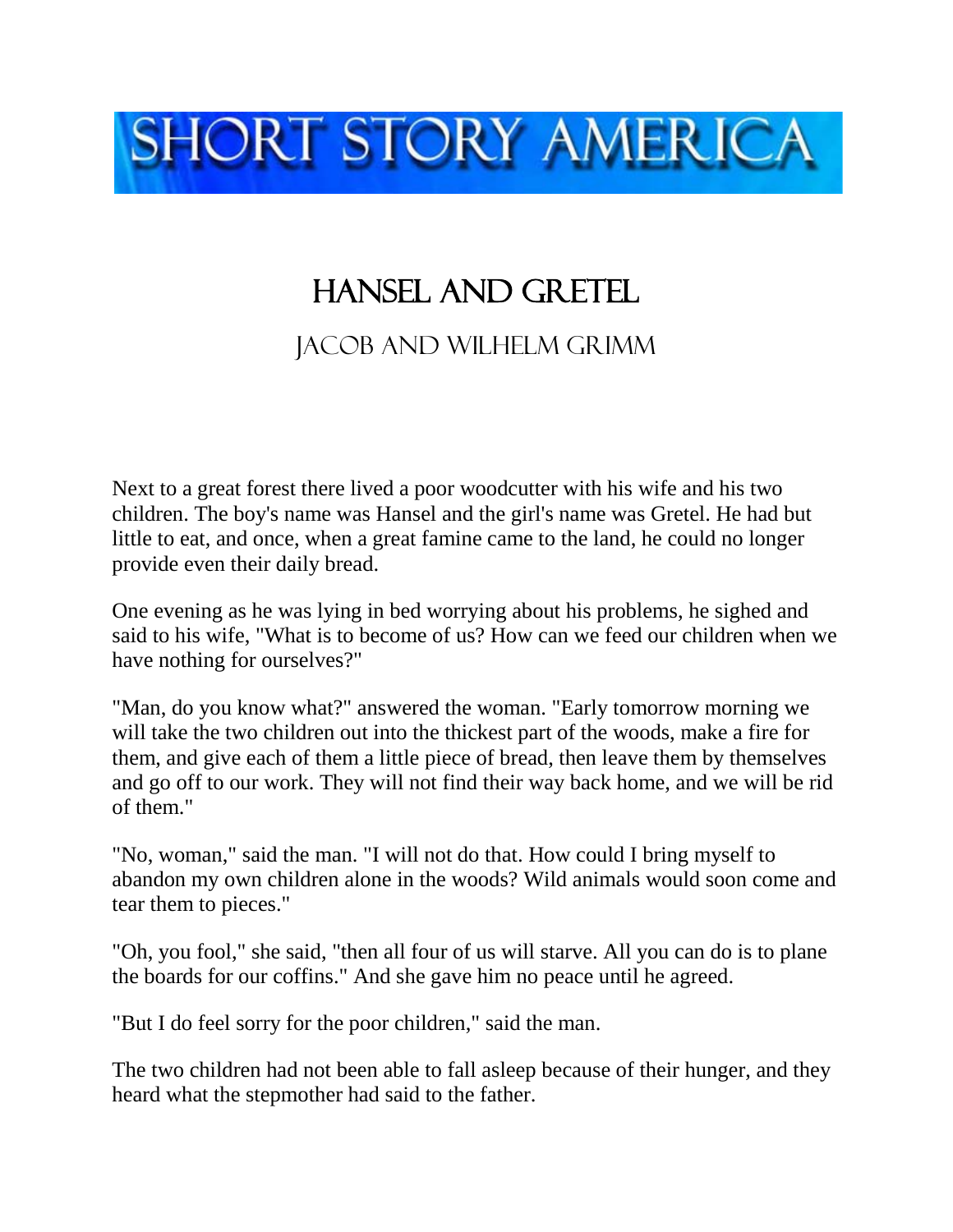Gretel cried bitter tears and said to Hansel, "It is over with us!"

"Be quiet, Gretel," said Hansel, "and don't worry. I know what to do."

And as soon as the adults had fallen asleep, he got up, pulled on his jacket, opened the lower door, and crept outside. The moon was shining brightly, and the white pebbles in front of the house were glistening like silver coins. Hansel bent over and filled his jacket pockets with them, as many as would fit.

Then he went back into the house and said, "Don't worry, Gretel. Sleep well. God will not forsake us." Then he went back to bed.

At daybreak, even before sunrise, the woman came and woke the two children. "Get up, you lazybones. We are going into the woods to fetch wood." Then she gave each one a little piece of bread, saying, "Here is something for midday. Don't eat it any sooner, for you'll not get any more."

Gretel put the bread under her apron, because Hansel's pockets were full of stones. Then all together they set forth into the woods. After they had walked a little way, Hansel began stopping again and again and looking back toward the house.

The father said, "Hansel, why are you stopping and looking back? Pay attention now, and don't forget your legs."

"Oh, father," said Hansel, "I am looking at my white cat that is sitting on the roof and wants to say good-bye to me."

The woman said, "You fool, that isn't your cat. That's the morning sun shining on the chimney."

However, Hansel had not been looking at his cat but instead had been dropping the shiny pebbles from his pocket onto the path.

When they arrived in the middle of the woods, the father said, "You children gather some wood, and I will make a fire so you won't freeze."

Hansel and Gretel gathered together some twigs, a pile as high as a small mountain

The twigs were set afire, and when the flames were burning well, the woman said, "Lie down by the fire and rest. We will go into the woods to cut wood. When we are finished, we will come back and get you."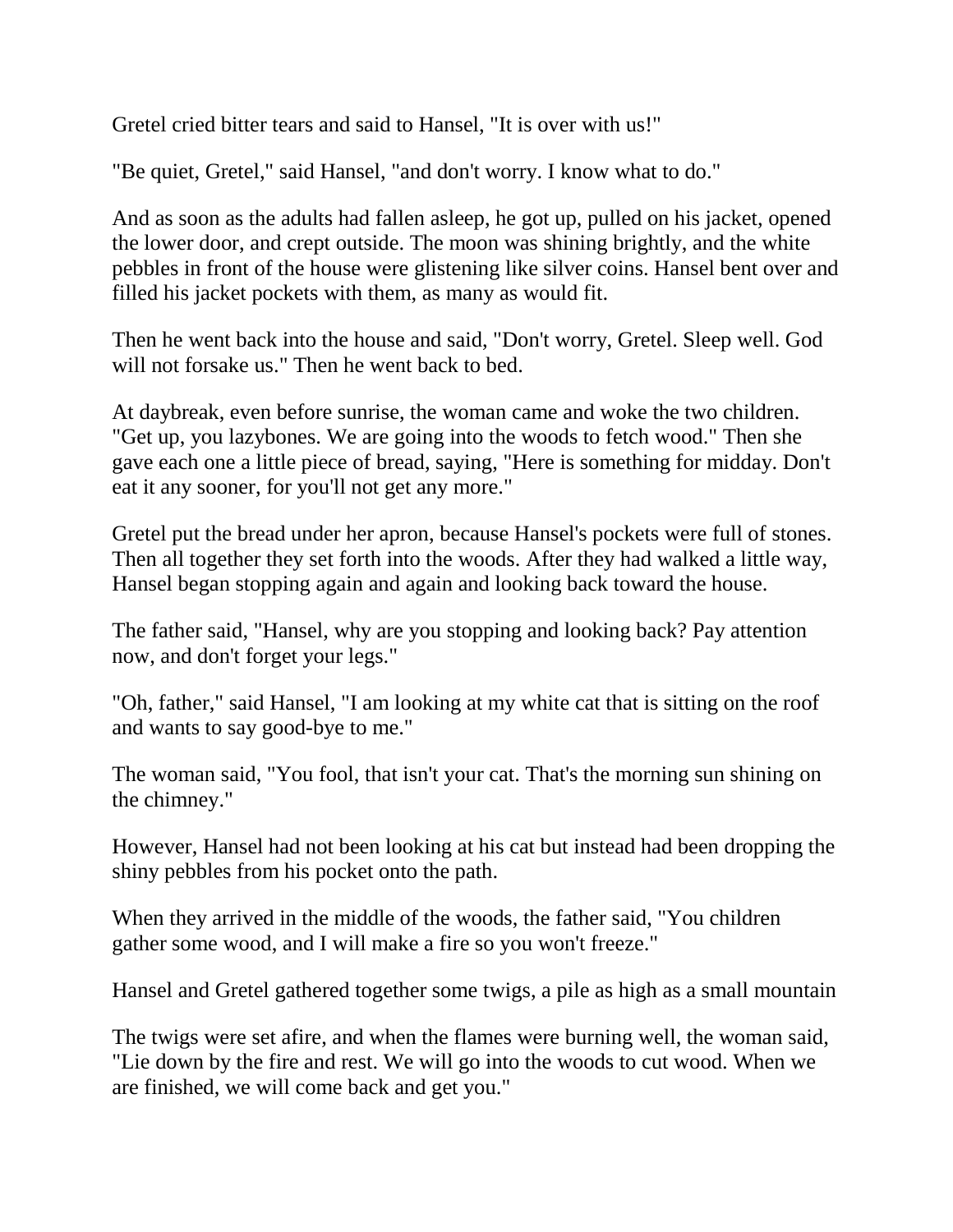Hansel and Gretel sat by the fire. When midday came each one ate his little piece of bread. Because they could hear the blows of an ax, they thought that the father was nearby. However, it was not an ax. It was a branch that he had tied to a dead tree and that the wind was beating back and forth. After they had sat there a long time, their eyes grew weary and closed, and they fell sound sleep.

When they finally awoke, it was dark at night. Gretel began to cry and said, "How will we get out of woods?"

Hansel comforted her, "Wait a little until the moon comes up, and then we'll find the way."

After the full moon had come up, Hansel took his little sister by the hand. They followed the pebbles that glistened there like newly minted coins, showing them the way. They walked throughout the entire night, and as morning was breaking, they arrived at the father's house.

They knocked on the door, and when the woman opened it and saw that it was Hansel and Gretel, she said, "You wicked children, why did you sleep so long in the woods? We thought that you did not want to come back."

But the father was overjoyed when he saw his children once more, for he had not wanted to leave them alone.

Not long afterward there was once again great need everywhere, and one evening the children heard the mother say to the father, "We have again eaten up everything. We have only a half loaf of bread, and then the song will be over. We must get rid of the children. We will take them deeper into the woods, so they will not find their way out. Otherwise there will be no help for us."

The man was very disheartened, and he thought, "It would be better to share the last bit with the children."

But the woman would not listen to him, scolded him, and criticized him. He who says A must also say B, and because he had given in the first time, he had to do so the second time as well.

The children were still awake and had overheard the conversation. When the adults were asleep, Hansel got up again and wanted to gather pebbles as he had done before, but the woman had locked the door, and Hansel could not get out. But he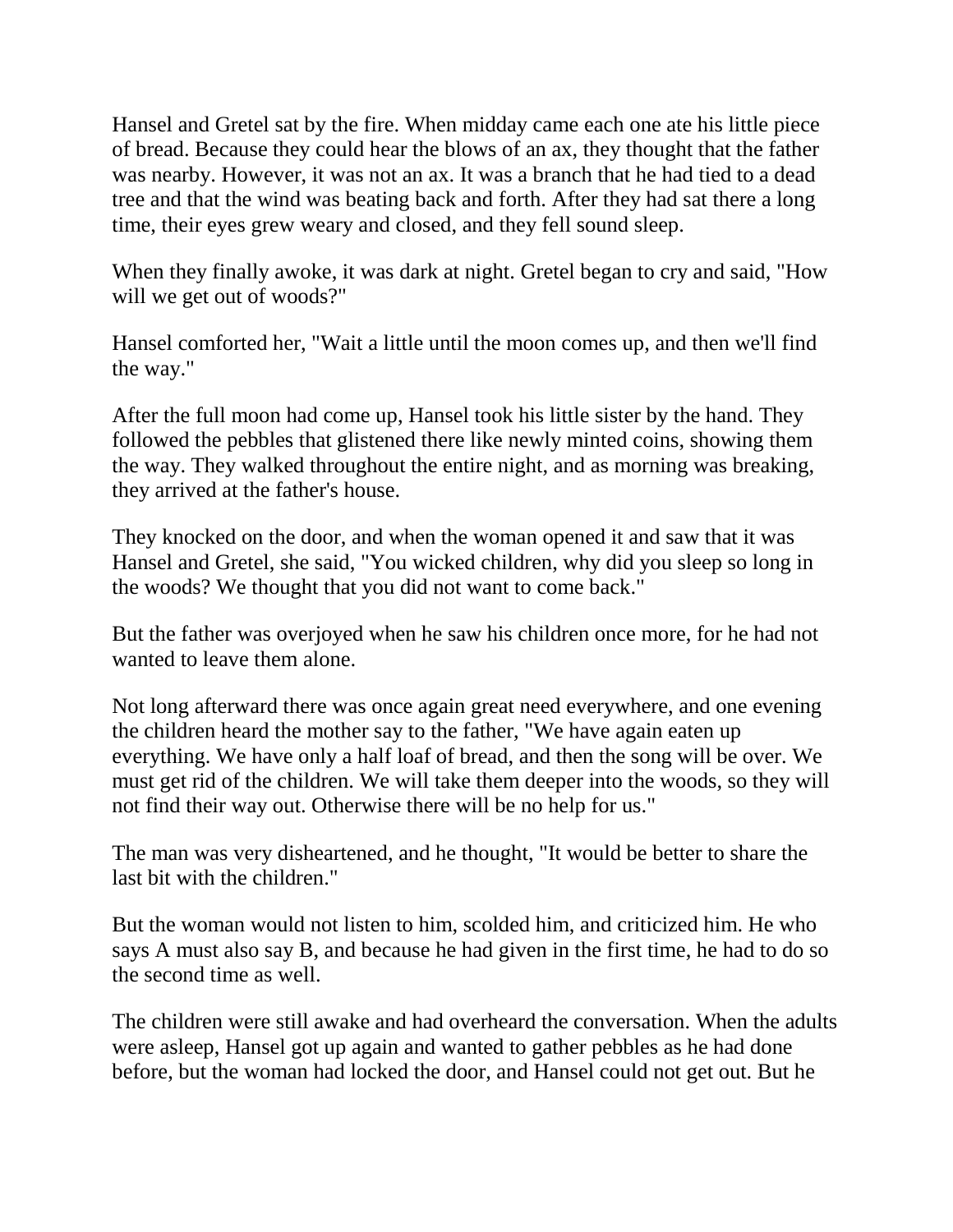comforted his little sister and said, "Don't cry, Gretel. Sleep well. God will help us."

Early the next morning the woman came and got the children from their beds. They received their little pieces of bread, even less than the last time. On the way to the woods, Hansel crumbled his piece in his pocket, then often stood still, and threw crumbs onto the ground.

"Hansel, why are you always stopping and looking around?" said his father. "Keep walking straight ahead."

"I can see my pigeon sitting on the roof. It wants to say good-bye to me."

"Fool," said the woman, "that isn't your pigeon. That's the morning sun shining on the chimney."

But little by little Hansel dropped all the crumbs onto the path. The woman took them deeper into the woods than they had ever been in their whole lifetime.

Once again a large fire was made, and the mother said, "Sit here, children. If you get tired you can sleep a little. We are going into the woods to cut wood. We will come and get you in the evening when we are finished."

When it was midday Gretel shared her bread with Hansel, who had scattered his piece along the path. Then they fell asleep, and evening passed, but no one came to get the poor children.

It was dark at night when they awoke, and Hansel comforted Gretel and said, "Wait, when the moon comes up I will be able to see the crumbs of bread that I scattered, and they will show us the way back home."

When the moon appeared they got up, but they could not find any crumbs, for the many thousands of birds that fly about in the woods and in the fields had pecked them up.

Hansel said to Gretel, "We will find our way," but they did not find it.

They walked through the entire night and the next day from morning until evening, but they did not find their way out of the woods. They were terribly hungry, for they had eaten only a few small berries that were growing on the ground. And because they were so tired that their legs would no longer carry them, they lay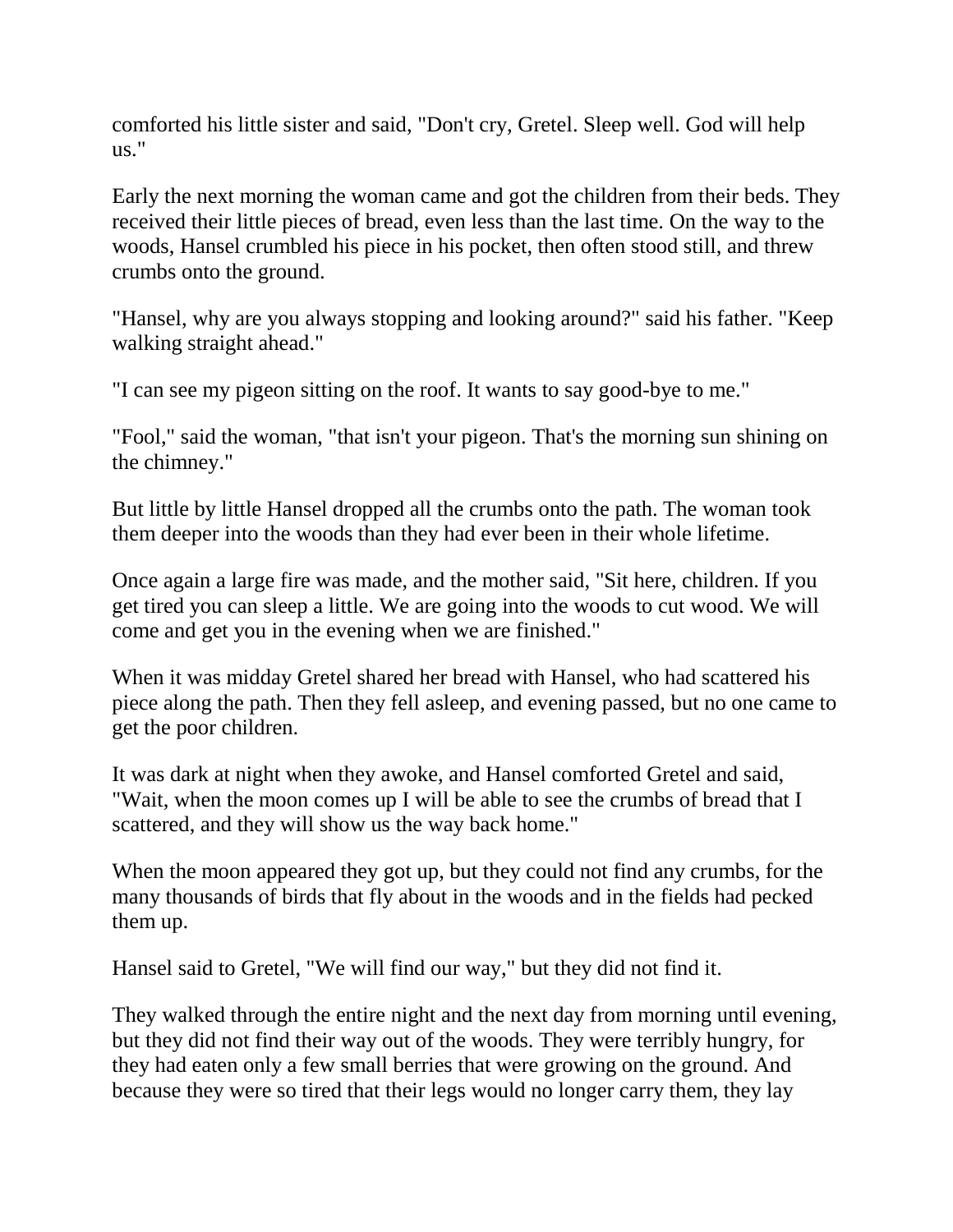down under a tree and fell asleep. It was already the third morning since they had left the father's house. They started walking again, but managed only to go deeper and deeper into the woods. If help did not come soon, they would perish. At midday they saw a little snow-white bird sitting on a branch. It sang so beautifully that they stopped to listen. When it was finished it stretched its wings and flew in front of them. They followed it until they came to a little house. The bird sat on the roof, and when they came closer, they saw that the little house was built entirely from bread with a roof made of cake, and the windows were made of clear sugar.

"Let's help ourselves to a good meal," said Hansel. "I'll eat a piece of the roof, and Gretel, you eat from the window. That will be sweet."

Hansel reached up and broke off a little of the roof to see how it tasted, while Gretel stood next to the windowpanes and was nibbling at them. Then a gentle voice called out from inside:

> Nibble, nibble, little mouse, Who is nibbling at my house?

The children answered:

The wind, the wind, The heavenly child.

They continued to eat, without being distracted. Hansel, who very much like the taste of the roof, tore down another large piece, and Gretel poked out an entire round windowpane. Suddenly the door opened, and a woman, as old as the hills and leaning on a crutch, came creeping out. Hansel and Gretel were so frightened that they dropped what they were holding in their hands.

But the old woman shook her head and said, "Oh, you dear children, who brought you here? Just come in and stay with me. No harm will come to you."

She took them by the hand and led them into her house. Then she served them a good meal: milk and pancakes with sugar, apples, and nuts. Afterward she made two nice beds for them, decked in white. Hansel and Gretel went to bed, thinking they were in heaven. But the old woman had only pretended to be friendly. She was a wicked witch who was lying in wait there for children. She had built her house of bread only in order to lure them to her, and if she captured one, she would kill him, cook him, and eat him; and for her that was a day to celebrate.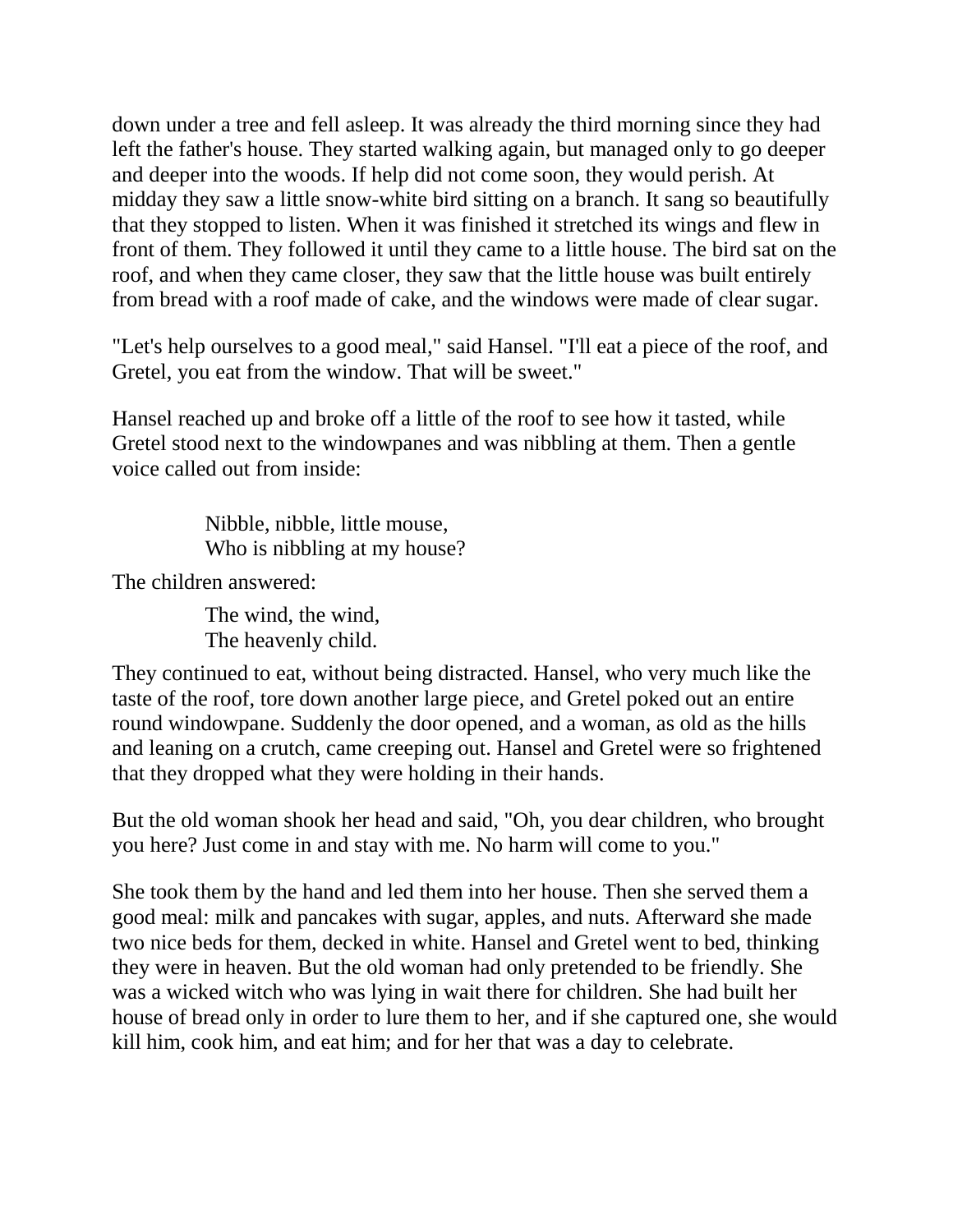Witches have red eyes and cannot see very far, but they have a sense of smell like animals, and know when humans are approaching.

When Hansel and Gretel came near to her, she laughed wickedly and spoke scornfully, "Now I have them. They will not get away from me again."

Early the next morning, before they awoke, she got up, went to their beds, and looked at the two of them lying there so peacefully, with their full red cheeks. "They will be a good mouthful," she mumbled to herself. Then she grabbed Hansel with her withered hand and carried him to a little stall, where she locked him behind a cage door. Cry as he might, there was no help for him.

Then she shook Gretel and cried, "Get up, lazybones! Fetch water and cook something good for your brother. He is locked outside in the stall and is to be fattened up. When he is fat I am going to eat him."

Gretel began to cry, but it was all for nothing. She had to do what the witch demanded. Now Hansel was given the best things to eat every day, but Gretel received nothing but crayfish shells.

Every morning the old woman crept out to the stall and shouted, "Hansel, stick out your finger, so I can feel if you are fat yet."

But Hansel stuck out a little bone, and the old woman, who had bad eyes and could not see the bone, thought it was Hansel's finger, and she wondered why he didn't get fat.

When four weeks had passed and Hansel was still thin, impatience overcame her, and she would wait no longer. "Hey, Gretel!" she shouted to the girl, "Hurry up and fetch some water. Whether Hansel is fat or thin, tomorrow I am going to slaughter him and boil him."

Oh, how the poor little sister sobbed as she was forced to carry the water, and how the tears streamed down her cheeks! "Dear God, please help us," she cried. "If only the wild animals had devoured us in the woods, then we would have died together."

"Save your slobbering," said the old woman. "It doesn't help you at all."

The next morning Gretel had to get up early, hang up the kettle with water, and make a fire.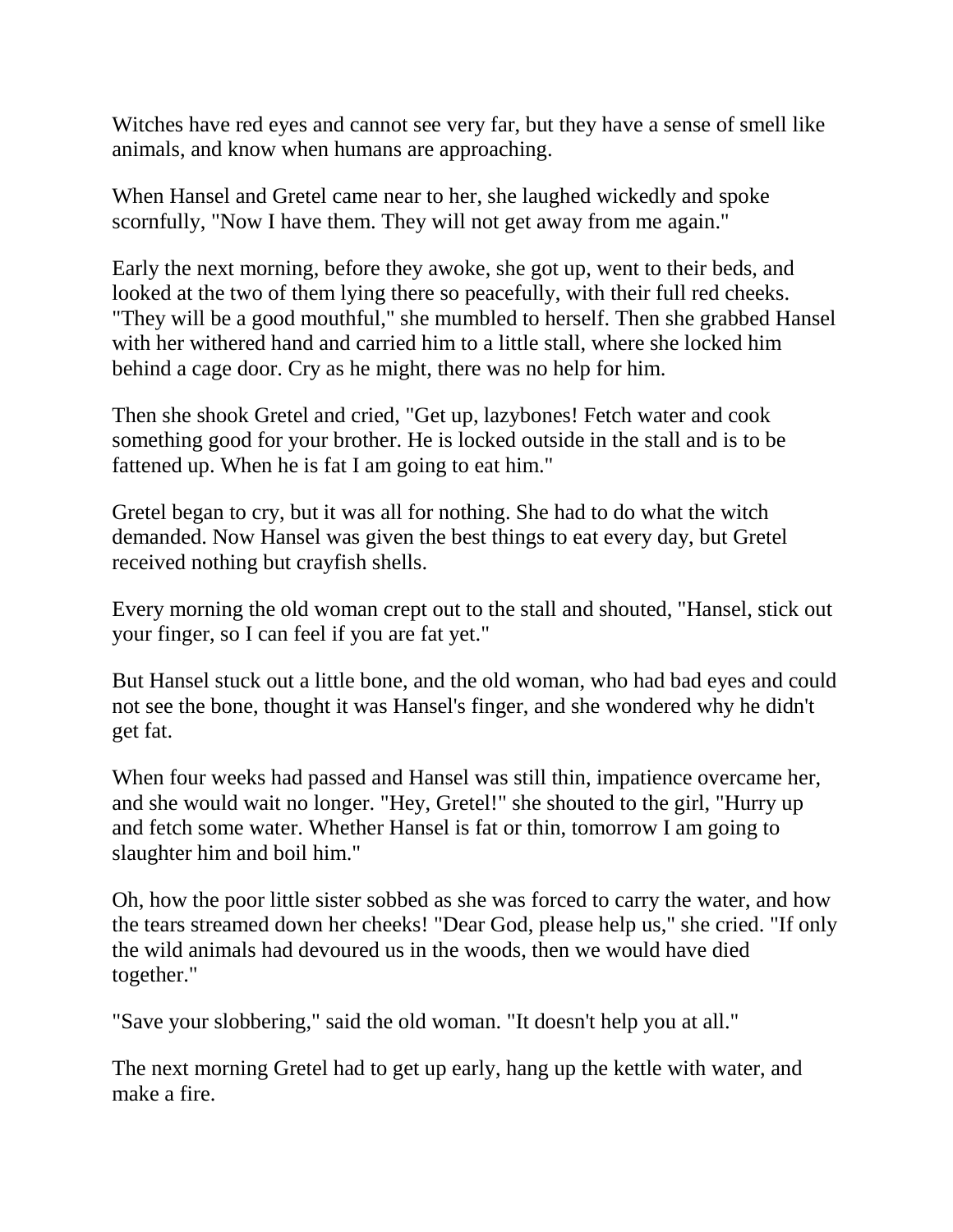"First we are going to bake," said the old woman. "I have already made a fire in the oven and kneaded the dough."

She pushed poor Gretel outside to the oven, from which fiery flames were leaping. "Climb in," said the witch, "and see if it is hot enough to put the bread in yet." And when Gretel was inside, she intended to close the oven, and bake her, and eat her as well.

But Gretel saw what she had in mind, so she said, "I don't know how to do that. How can I get inside?"

"Stupid goose," said the old woman. The opening is big enough. See, I myself could get in." And she crawled up stuck her head into the oven.

Then Gretel gave her a shove, causing her to fall in. Then she closed the iron door and secured it with a bar. The old woman began to howl frightfully. But Gretel ran away, and the godless witch burned up miserably. Gretel ran straight to Hansel, unlocked his stall, and cried, "Hansel, we are saved. The old witch is dead."

Then Hansel jumped out, like a bird from its cage when someone opens its door. How happy they were! They threw their arms around each other's necks, jumped with joy, and kissed one another. Because they now had nothing to fear, they went into the witch's house. In every corner were chests of pearls and precious stones.

"These are better than pebbles," said Hansel, filling his pockets.

Gretel said, "I will take some home with me as well," and she filled her apron full.

"But now we must leave," said Hansel, "and get out of these witch-woods."

After walking a few hours they arrived at a large body of water. "We cannot get across," said Hansel. "I cannot see a walkway or a bridge."

"There are no boats here," answered Gretel, "but there is a white duck swimming. If I ask it, it will help us across."

Then she called out:

Duckling, duckling, Here stand Gretel and Hansel. Neither a walkway nor a bridge,